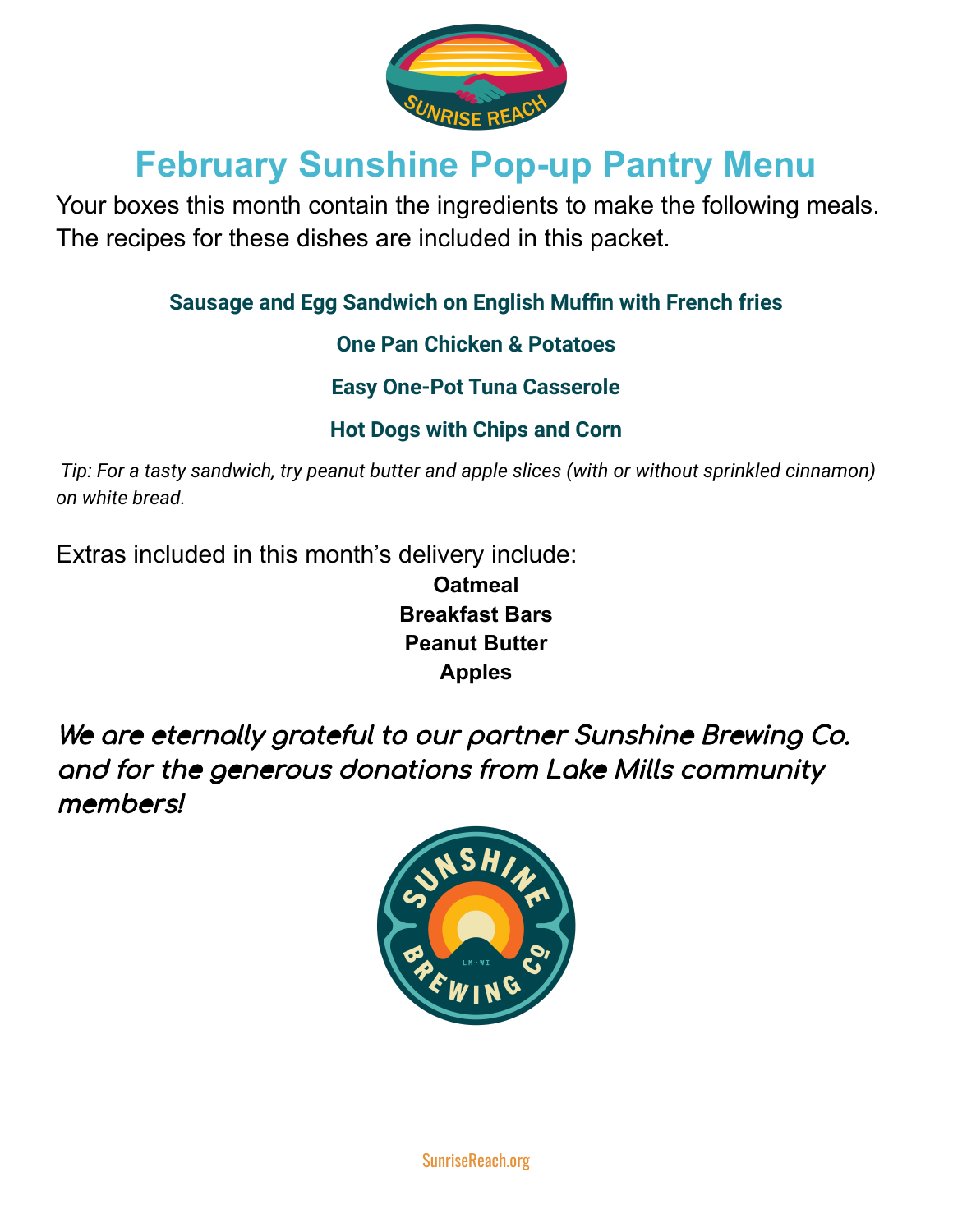# **Community Resources** | | Recipes

**The Bread Basket Multiple pop-up pantries throughout Jefferson County [https://www.facebook.com/BreadBa](https://www.facebook.com/BreadBasketWisconsin) [sketWisconsin](https://www.facebook.com/BreadBasketWisconsin)**

**Ruby's Pantry - Jefferson 4th Wednesday of every month [https://www.facebook.com/RubysP](https://www.facebook.com/RubysPantryImmanuelUMCJeffersonWI) [antryImmanuelUMCJeffersonWI](https://www.facebook.com/RubysPantryImmanuelUMCJeffersonWI)**

> **Lake Mills Food Pantry 920-648-2800 720 E. Lake St., Lake Mills**

**Second Harvest - Marshall/Waterloo 4th Friday of every month Holy Trinity Lutheran Church, 605 Madison Street, Marshall Start time: 1:00 pm until all food is distributed. No restrictions, EVERYONE in need is welcome and served. No ID necessary.**

**Second Harvest - Fort Atkinson 2nd Thursday of every month St Joseph's Catholic Church, 1650 Endl Boulevard, Fort Atkinson Start time: 2:00 pm until all food is distributed. No restrictions, EVERYONE in need is welcome and served. No ID necessary**

# **Easy One-Pot Tuna Casserole**

#### **Ingredients:**

1 tablespoon butter 1 can (10 1/2 ounces) Cream of Mushroom 1 1/2 cups water 1 cup uncooked pasta 2 cans tuna, drained 2/3 cup shredded mozzarella cheese (amount divided in recipe steps below) 1 cup crushed Ritz crackers

### **Steps:**

- 1. Heat the butter in a 12-inch skillet over medium heat.
- 2. Stir in the soup, water and uncooked pasta and heat to a boil. Reduce the heat to low. Cover and cook for 10 minutes or until the pasta is tender, stirring occasionally.
- 3. Stir in the tuna and 1/3 cup cheese and cook until the mixture is hot. Season with salt and pepper. Sprinkle with the Ritz crackers and the remaining 1/3 cup cheese (the heat from the pasta mixture will melt the cheese).

## **One Pan Chicken & Potatoes**

#### **Ingredients:**

| 8 chicken thighs          |
|---------------------------|
| 6-8 large potatoes cut in |
| quarters or halves        |
| 3-4 carrots cut in 1-2    |
| inch pieces               |
| 1 onion cut in quarters   |
| 5-10 garlic cloves whole  |
| 1 Tbsp salt               |
| 1 tsp ground pepper       |
| 4 tsp garlic powder or 3  |
| cloves garlic crushed     |
| 3-4 Tbsp olive oil or     |
| melted butter             |
|                           |

#### **Steps:**

- 1. Preheat oven to 375°F. Line a rimmed baking sheet with foil
- 2. Thoroughly wash the potatoes & carrots and cut them.
- 3. Pat dry chicken with a paper towel.
- 4. Add chicken, potatoes and carrots, onion & garlic to the lined rimmed baking dish and sprinkle with 1 Tbsp salt, 1 tsp ground pepper, and 4 tsp garlic. Drizzle with 3-4 tbsp oil (or butter)l. Carefully toss everything to coat.
- 5. Bake for 1 hour. Check for doneness -if the potatoes and chicken thighs are soft and easily pierced with the fork they are ready.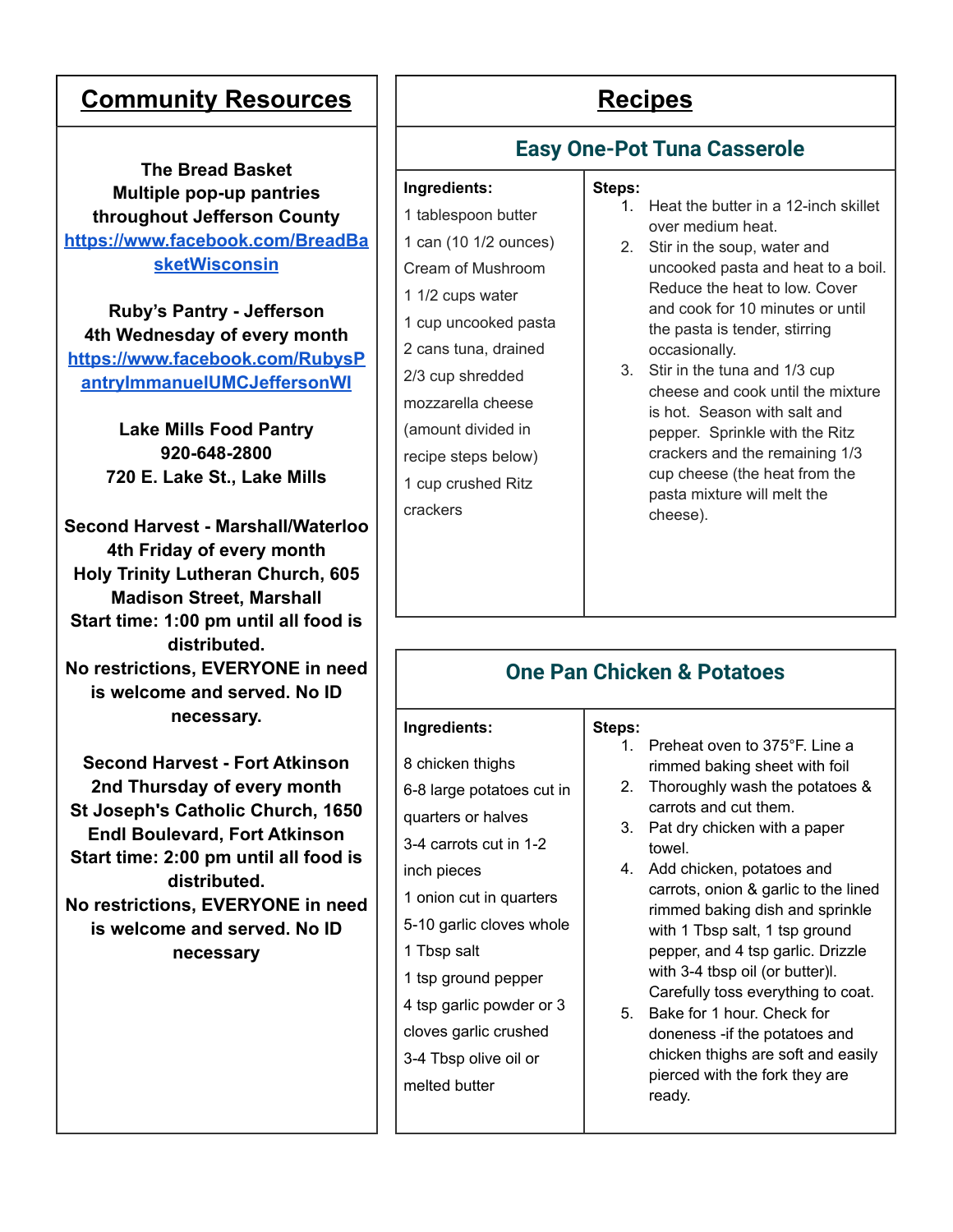| <b>Stuffing &amp; Chicken Bake with</b><br>Gravy             |                                                                                                                                                                                                                                                                                                                                                                                                                                                                                                                       | <b>One-Pot Red Beans and Rice</b>                                                                                                                                                                                                                                                                                                                                                    |                                                                                                                                                                                                                                                                                                                                                                                                                                                                                                                                                                                                  |  |
|--------------------------------------------------------------|-----------------------------------------------------------------------------------------------------------------------------------------------------------------------------------------------------------------------------------------------------------------------------------------------------------------------------------------------------------------------------------------------------------------------------------------------------------------------------------------------------------------------|--------------------------------------------------------------------------------------------------------------------------------------------------------------------------------------------------------------------------------------------------------------------------------------------------------------------------------------------------------------------------------------|--------------------------------------------------------------------------------------------------------------------------------------------------------------------------------------------------------------------------------------------------------------------------------------------------------------------------------------------------------------------------------------------------------------------------------------------------------------------------------------------------------------------------------------------------------------------------------------------------|--|
| Ingredients:<br>Stuffing mix<br>Gravy mix<br>Chicken breasts | Steps:<br>1. Pre-heat<br>oven to<br>375.<br>2.<br>Mix stuffing<br>according<br>to package<br>directions.<br>3. Spray a 9 x<br>13 baking<br>dish with<br>cooking<br>spray.<br>4. Spoon<br>stuffing into<br>bottom of<br>baking<br>dish.<br>5. Place<br>chicken<br>breasts on<br>top of<br>stuffing.<br>Lightly salt<br>6.<br>and pepper<br>each<br>chicken<br>breast.<br>7. Pour<br>prepared<br>gravy over<br>entire dish<br>Cover with<br>8.<br>foil and<br>bake for 45<br>minutes or<br>until<br>chicken is<br>done. | Ingredients:<br>1 tablespoon oil<br>1 pound smoked<br>sausage, sliced into<br>1/2-inch pieces<br>1 onion, chopped<br>1 green pepper, seeded<br>and chopped<br>2 cloves garlic, minced<br>2 1/2 cups chicken broth<br>1 (15.5-ounce) cans red<br>beans, drained and<br>rinsed<br>1 (15.5-ounce) cans<br>black beans, drained<br>and rinsed<br>2 cups instant rice<br>Creole seasoning | Steps:<br>1. Add the vegetable oil to a large<br>dutch oven over medium heat.<br>2. Add the sliced sausage and cook<br>for 4 to 5 minutes.<br>Add the onion, green pepper, and<br>3.<br>celery. Cook 7 to 8 minutes, or<br>until the onions are translucent.<br>4. Add the garlic and cook until<br>fragrant, about 1 minute.<br>Add the broth and bring to a boil<br>5.<br>over medium-high heat.<br>Stir in the beans and rice.<br>6.<br>Reduce the heat to a simmer and<br>7.<br>add creole seasoning to taste.<br>Cover and cook for 12 to 15<br>8.<br>minutes, or until the rice is tender. |  |